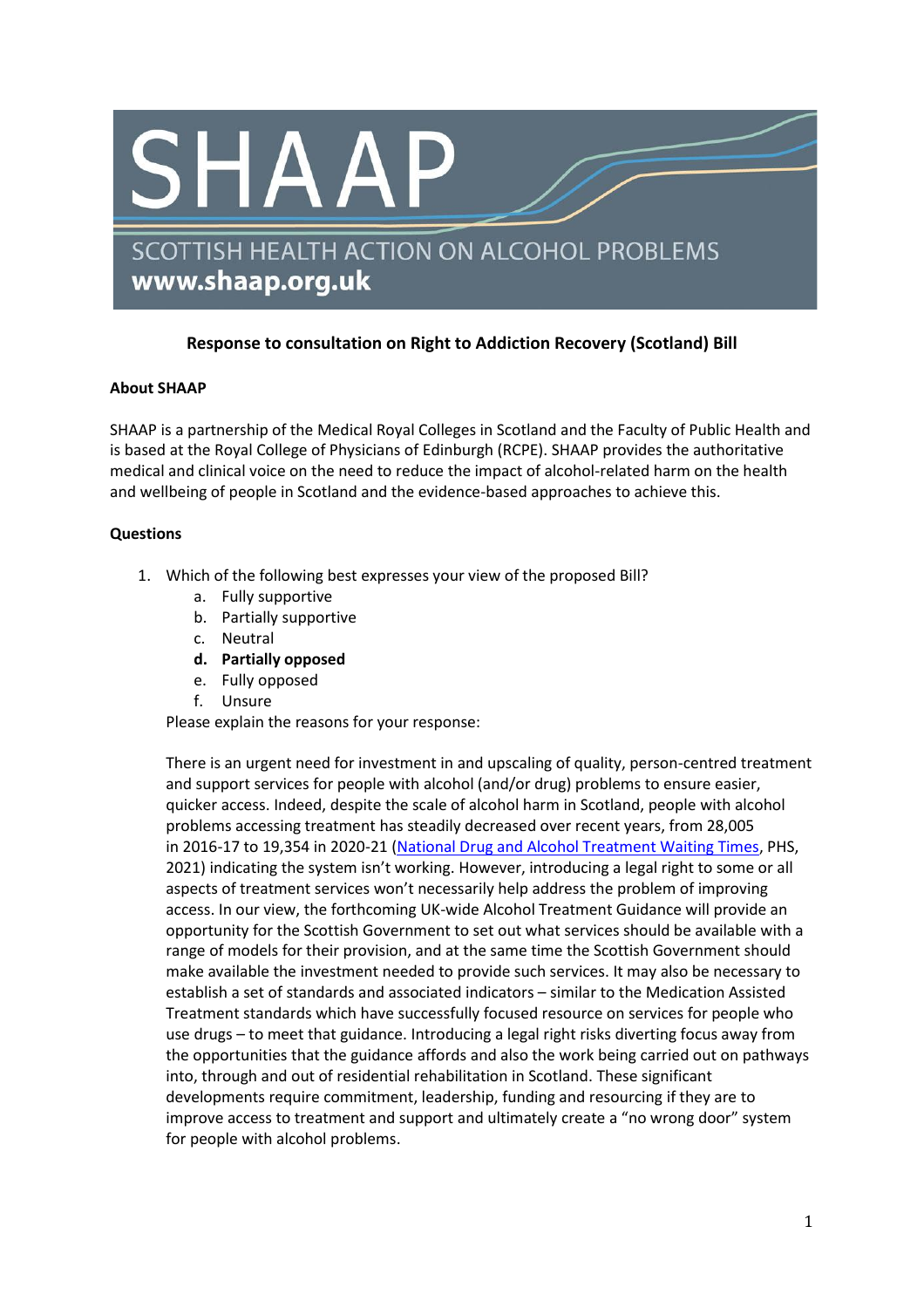The Bill suggests extending the current NHS complaints system to specifically provide for people with alcohol and/or drug problems but lacks clarity on what exactly the right is for, and would achieve, and how it would be implemented in the complex landscape of the NHS, Integrated Joint Boards and Alcohol and Drugs Partnerships. If the Bill was to pass, what would happen to someone who felt their right to treatment was being denied? It is not clear at this stage what the process would be in that situation, or what system would need to be set up to resolve such a situation.

2. Do you think legislation is required, or are there other ways in which the proposed Bill's aims could be achieved more effectively? Please explain the reasons for your response.

We believe that the aim "to ensure that everyone has access to the necessary drug and alcohol addiction treatment they need" requires investment, resource, training, systems change and a cultural shift and are concerned that the introduction of a legal right could distract from the change required and could divert resources and focus away from the very problem it is trying to address.

The current system sits within a culture where alcohol (and drug) problems are stigmatised and so people fear reaching out for the support they need. To address this stigma, we need to see our political leaders, media and social commentators use non-stigmatising language and to role model openness when talking about problems with alcohol or drugs.

By the same token, taking action to prevent harms caused by alcohol by reducing availability, decreasing affordability and restricting marketing will help make alcohol less ubiquitous in Scottish daily life and result in a cultural shift in our relationship with alcohol. Not only that, it would bake in long term change in Scotland's relationship with alcohol and reduce the burden of harms on individuals and communities, often felt the hardest in our most deprived neighbourhoods. It is our view that these changes would be more effective in both preventing harms from alcohol and in creating an environment where people with an alcohol problem can better access the support they need.

We do agree with the need for national standards and guidance, as set out in measures required to deliver the aims of the proposed Bill, but do not feel that legislation on a right to treatment will help in this regard.

- 3. How do you think the right to treatment established in the Bill would be most effectively implemented and enforced? Tick all options that apply.
	- a. Duty on Scottish Ministers
	- b. Duty on health boards
	- c. Duty on IJBs
	- d. Established targets/standards
	- e. Requirement for the Scottish Government to report progress on duty
	- **f. Other (eg local authorities) please specify below**

If the Bill was to progress, then the way a legal right for this specific group of people would be implemented would depend on exactly what the right provides a right to. It would also need to take account of the integrated (in some places) nature of services which are commissioned by and provided by different organisations. Furthermore the likely emergence of a National Care Service and a potential new approach to Alcohol and Drug Partnerships which are currently responsible for many alcohol (and drug) services would need to be taken into account.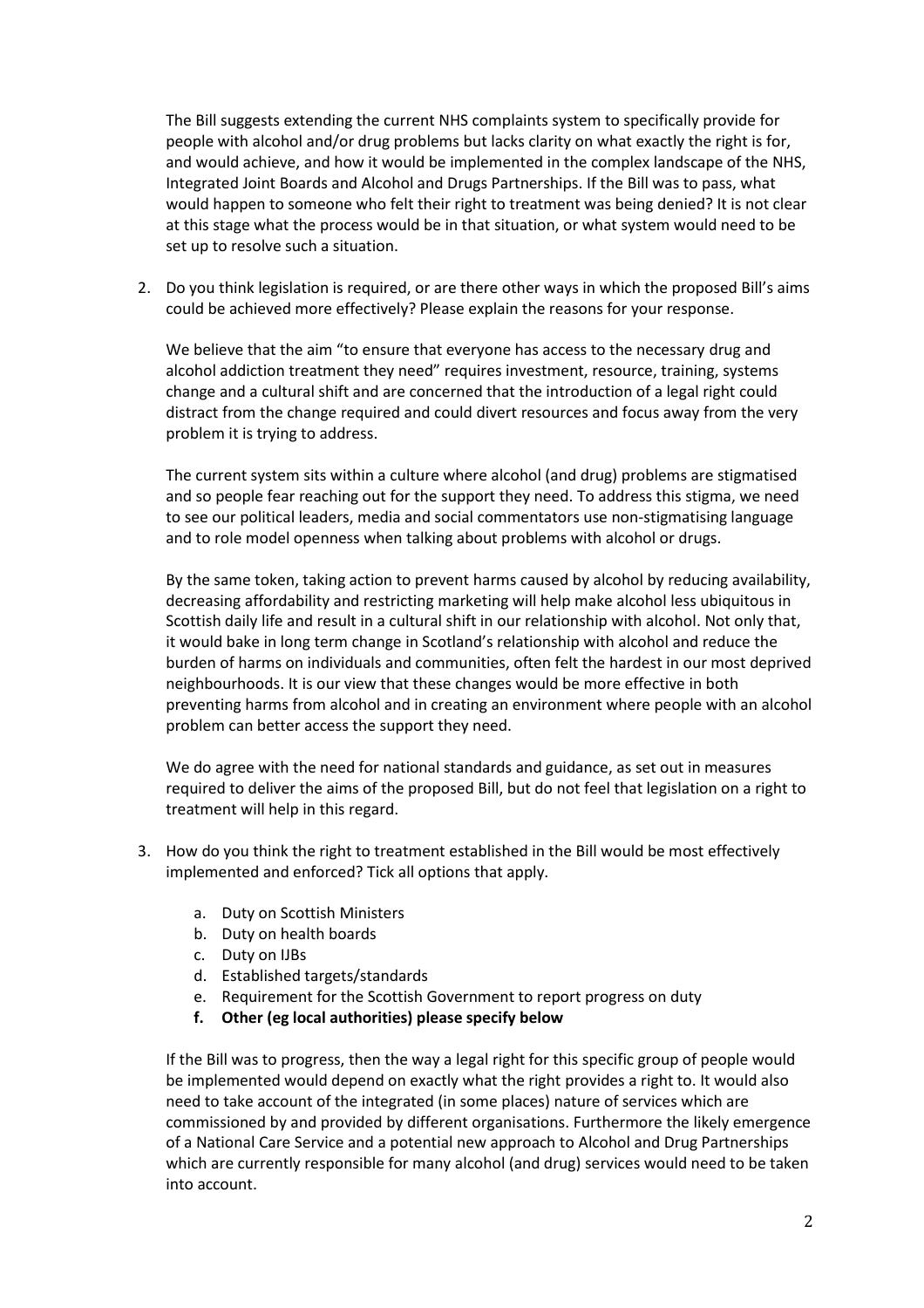- 4. Which of the following best expresses your view of creating a specific complaints procedure, in addition to the existing NHS complaints procedure?
	- a. Fully supportive
	- b. Partially supportive
	- c. Neutral
	- **d. Partially opposed**
	- e. Fully opposed
	- f. Unsure

Please explain the reasons for your response. We would welcome comments on any experience you have had with the existing NHS complaints procedure.

The NHS complaints and feedback procedure, established by the Patient Rights Act, can already be used if services are not meeting expectations. In our view, extending it or adding a new approach specifically for alcohol and drugs services won't deliver the step change we want to see, which is everyone readily accessing the right services and treatment for them. Instead of investing in a new or different complaints procedure, staff training using a human rights based approach across alcohol and drugs services, so that the rights of service users are respected, would make more of a difference for people using these services. However, more needs to be done in addition to this, as neither a human rights based approach nor a legal right to services would benefit people who are not using alcohol services, be it because of stigma, unwillingness to engage through to a lack of suitable services. More work needs to be done to understand what the barriers are so that pathways to treatment and beyond address these barriers, and a "no wrong door" approach to alcohol and drugs services is established.

- 5. Which of the following best expresses your view of allowing those suffering from addiction to choose a preferred treatment option, and for them to receive that option unless deemed harmful by a medical professional?
	- a. Fully supportive
	- b. Partially supportive
	- c. Neutral
	- d. Partially opposed
	- **e. Fully opposed**
	- f. Unsure

The workforce within alcohol and drugs services, and anywhere else in our health and care system that people with alcohol and drugs problems engage, should be adequately resourced and skilled to be able to provide people using their services with the information they need, in a way that makes sense, to foster shared decision-making. However, it could be the intent of the Bill proposal that anyone with an alcohol or drugs problem could choose residential rehab and should not be denied that unless it was deemed harmful. A more positive and open approach should be taken to service provision whereby people are made aware of all their options, with residential rehabilitation being one of those options for the most dependent of drinkers (or drug users). It is simply not suitable for many people who are not yet ready to be abstinent in their own personal journey or for very practical reasons such as being a parent of school age children or being in employment. Instead, services from brief interventions through to structured psychological interventions, detox, pharmacological interventions to reduce chances of relapse, day programmes, assertive outreach and alcohol liaison nurses, plus signposting to mutual aid groups, should all be adequately resourced so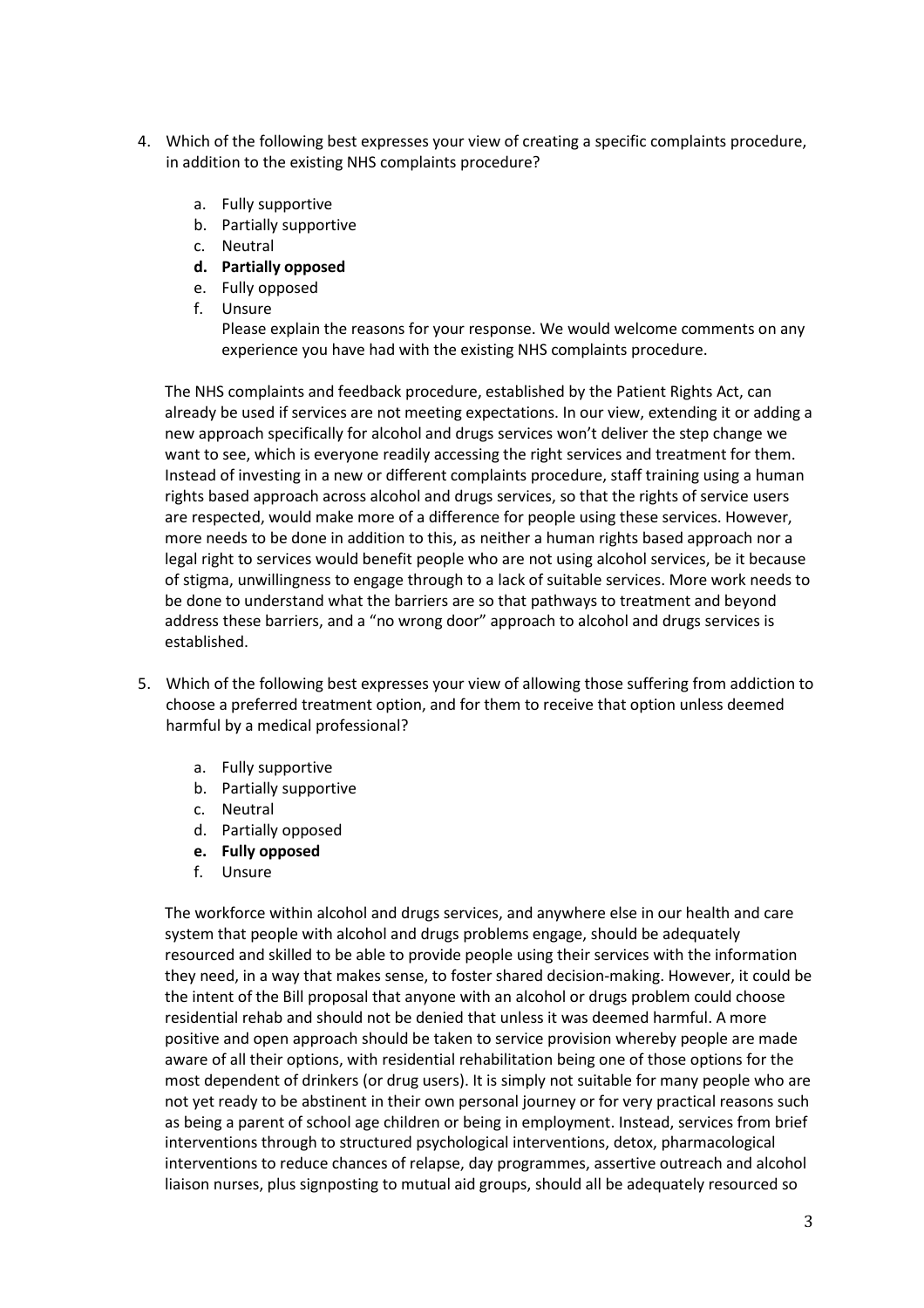that people who need them are able to readily access them. Rehabilitation, which can be very disruptive to people's lives, should be regarded as a very specialist service that people enter after careful, vital assessment. If the Bill was successful in allowing people to choose rehab unless it is harmful, if the person entering it is not ready or is for some reason not a suitable candidate, it could potentially waste a very valuable resource.

- 6. Which of the following best expresses your view of the proposed Bill seeking to prevent treatment being refused?
	- a. Fully supportive
	- b. Partially supportive
	- c. Neutral
	- d. Partially opposed
	- **e. Fully opposed**
	- f. Unsure

Please explain the reasons for your response. We would welcome suggestions about how this could work in practice.

The Bill suggests that a medical professional can refuse a treatment if it's deemed harmful so would not totally prevent treatment being refused. As it is currently proposed, the Bill risks pitting patient against healthcare professional so our preferred way forward, as outlined in previous answers, is to develop a human rights-based approach to service provision and to upscale and resource that provision. It is very important that a trusted relationship is established between service users/patients and the professionals providing their care, thus allowing shared decision-making. Of course there will still be disagreements, but a legal right as proposed by the Bill could make this both more likely, and more difficult and costly to resolve.

- 7. Which of the following best expresses your view of requiring the Scottish Government to establish a national funding scheme?
	- a. Fully supportive
	- b. Partially supportive
	- c. Neutral
	- d. Partially opposed
	- e. Fully opposed
	- **f. Unsure**

Please explain the reasons for your response.

There is an urgent need to identify gaps in current service provision, the needs of people across Scotland, and for resources and services to be put in place to meet those needs. This work should be led nationally and funding should then be allocated to local partners to allow them to establish services to meet that need.

- 8. Taking into account all those likely to be affected (including public sector bodies, businesses and individuals etc) is the proposed Bill likely to lead to:
	- a. A significant increase in costs
	- b. Some increase in costs
	- c. No overall change in costs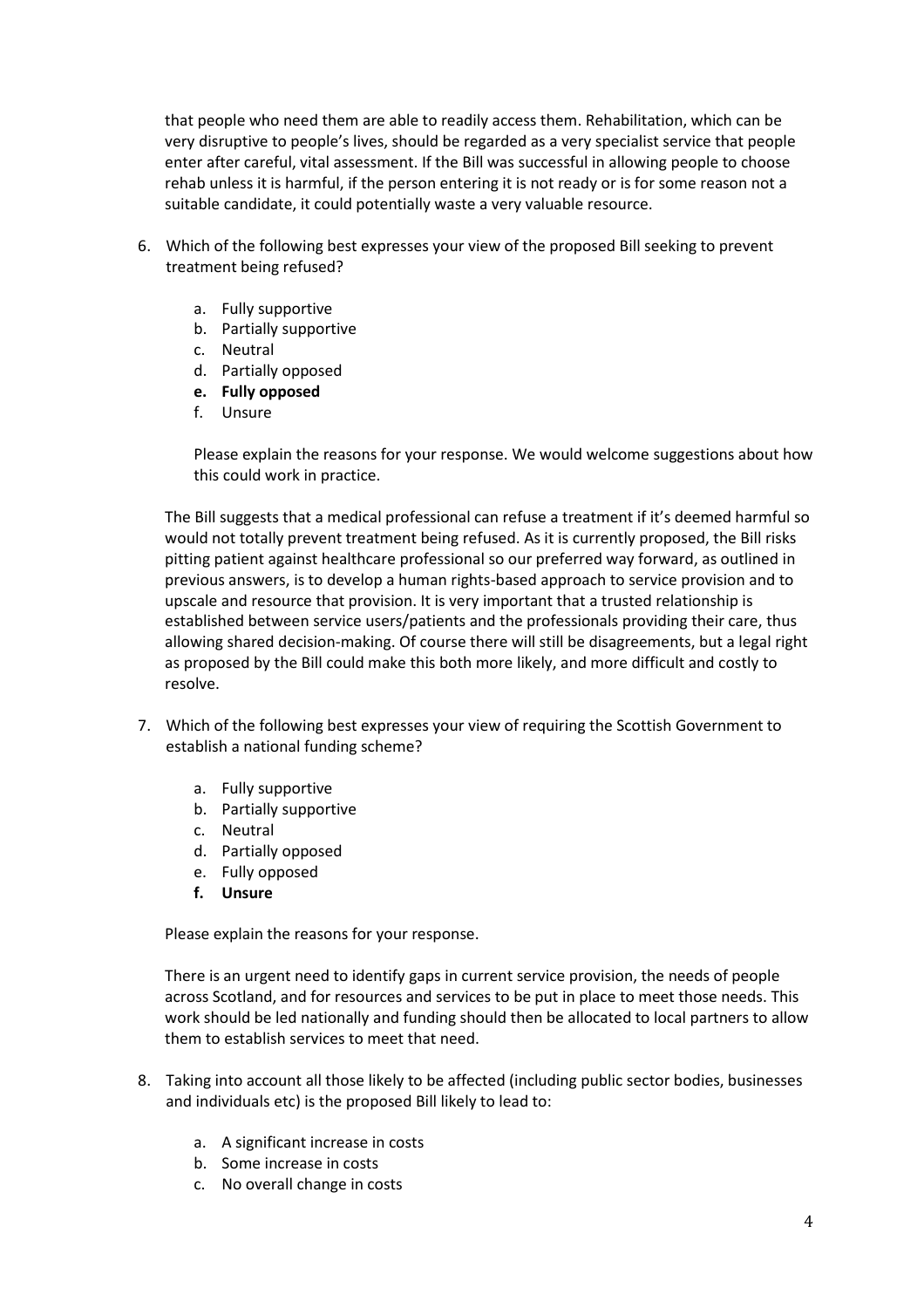- d. Some reduction in costs
- e. A significant reduction in costs
- **f. Don't know**

Please indicate where you would expect the impact identified to fall (including public sector bodies, businesses and individuals etc). You may also wish to suggest ways in which the aims of the Bill could be delivered more cost-effectively.

As is currently proposed, it is not possible to quantify the costs of introducing a legal right to services of this nature. We would agree with the need for investment in, and expansion of, alcohol (and drug) services which will also have significant financial implications.

- 9. What overall impact is the proposed Bill likely to have on equality, taking account of the following protected characteristics (under the Equality Act 2010): age, disability, gender reassignment, marriage and civil partnership, pregnancy and maternity, race, religion or belief, sex, sexual orientation?
	- a. Positive
	- b. Slightly positive
	- c. Neutral
	- d. Slightly negative
	- e. Negative
	- **f. Unsure**

Please explain the reasons for your response. Where any negative impacts are identified, you may also wish to suggest ways in which these could be minimised or avoided.

Regardless of whether a right to certain services is introduced, services must be designed to be inclusive. For instance, we have evidence that people from the LGBT+ community are excluded from services currently because of assumptions made about sexual identities by service providers and other service users (The Social Context of LGBT people's drinking in [Scotland,](https://shaap.org.uk/downloads/86-shaap-glass-report-web-pdf/viewdocument/86.html) Glasgow Caledonian University, SHAAP, 2015). Therefore, more must be done to implement guidance on making services inclusive of people of all backgrounds.

The Equality Act 2010 specifically excludes people who are alcohol dependent under its definition of disability as a protected characteristic. It is our view that reversing this illogical exclusion would go some way to addressing the stigma that people with alcohol problems experience when trying to access services and support.

- 10. In terms of assessing the proposed Bill's potential impact on sustainable development, you may wish to consider how it relates to the following principles:
	- a. Living within environmental limits
	- b. Ensuring a strong, healthy and just society
	- c. Achieving a sustainable economy
	- d. Promoting effective, participative systems of governance
	- e. Ensuring policy is developed on the basis of strong scientific evidence

With these principles in mind, do you consider that the Bill can be delivered sustainably?

- a. Yes
- b. No
- **c. Unsure**

Please explain the reasons for your response

While the intention behind the Bill might be to contribute to a strong, healthy and just society, we believe the lack of a strong scientific evidence poses too much of a risk and the